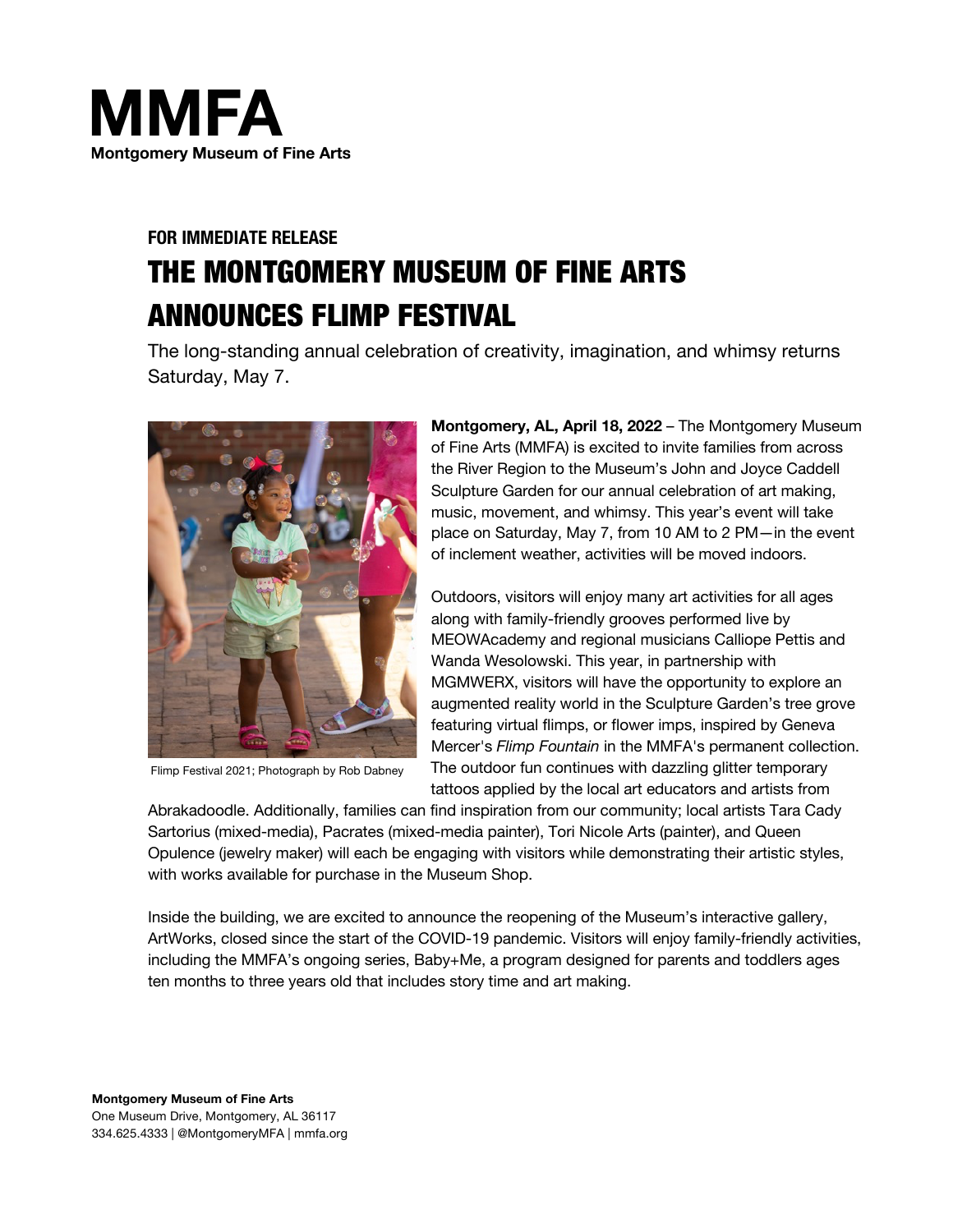MMFA Director Angie Dodson states, "As we continue to get our next-normal legs under us, we are delighted to have Flimp's creativity-, imagination-, and humor-sparking activities on offer! We are also excited that this year's wonderfest of whimsy marks the grand reopening of ArtWorks where folks–big and small–can, again, flex their creative muscles every Tuesday through Sunday! This is both a wonderful welcome back for visitors who've grown-up or are raising their kids in ArtWorks, and it is also a joyous, firsttime welcome for those who've welcomed their first kiddos into their lives during the pandemic."

The Museum's new cafe, Verde, features delicious foods made from fresh, seasonal, and local ingredients; That's My Dog and Frios will also be on-site to provide food and cool treats perfect for the season. The first 100 families to enter the Garden will receive a colorful bag with art-making materials, complete with coloring books and crayons to make more art at home.



Musician Calliope Pettis performs at Flimp Festival 2021; Photograph by Rob Dabney

Support for the Flimp Festival is provided by lead sponsor HMMA, sponsor MAX Credit Union, and cosponsors Mr. and Mrs. Bruce S. Reid. Annual support for events at the MMFA is provided by lead sponsors Lamar and MGMWERX, with additional support from sponsors Gene and Ray Ingram and Margaret and Jimmy Lowder, and co-sponsors Confero, Mary Lil Owens and Bill Little, Renasant Bank, and Synovus Bank.

# **ABOUT THE PARTICIPANTS**

### **Demonstrating Artists**

**Tara Cady Sartorius** is an artist and art educator interested in connecting people through design, materials, words, and images. A founding member of the Flimp Festival back in 1990, Tara believes that the pursuit of knowledge should be motivated by curiosity, which resonates throughout Flimp! At this year's festival, Tara will lead an activity as Flimp's featured artist, guiding participants through creating their own floral head garlands from fresh flowers and other whimsical materials.

Artist **Pacrates** spent his youth appreciating and making art, especially drawing and doodling, but it was not until recent years that he began to consider himself an artist. At Flimp, Pacrates will create art using oil and cold wax, developing whimsical abstract forms inspired by his imagination.

**Tori Nicole Arts** creates artwork that embodies balance and is often inspired by Native American and African American cultures and human consciousness. For Flimp, she will use vibrant washes of oil paints to develop a visually soft, yet strikingly realistic, nature painting.

Jeweler **Queen Opulence** makes bold, unique metal and gemstone jewelry—each piece wound and formed by hand, which she will demonstrate at Flimp for visitors. Every necklace, ring, bracelet, or pair of earrings has its own feel, shape, and meaning.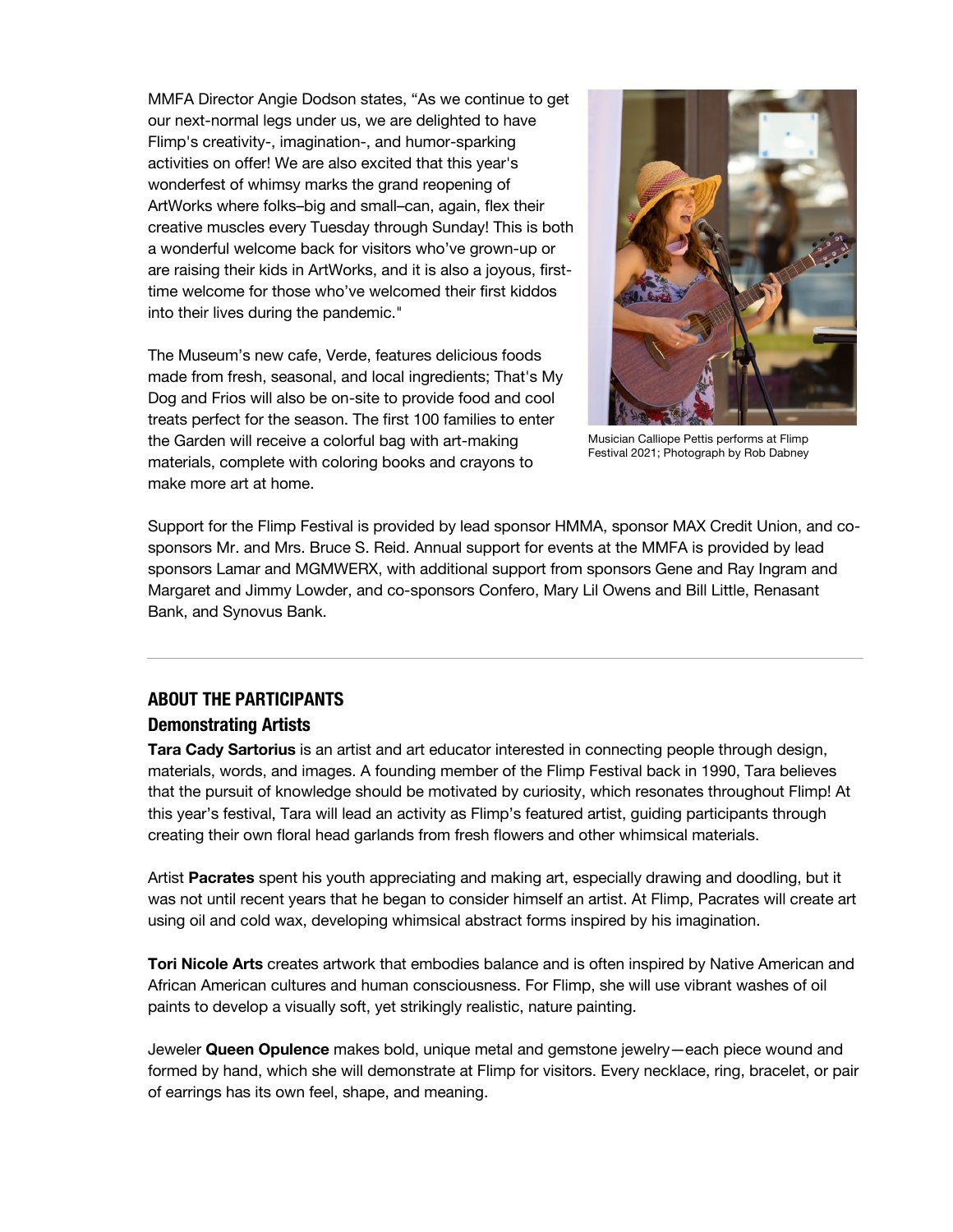# **Local Partners**

**Abrakadoodle** is all about creativity for kids and, since its founding in 2002, has delivered the very best in visual arts classes, summer art camps, holiday art camps, art parties, and art events to more than one million children in schools, community sites, and studios for kids around the world!

**AL Partnership for Children** develops and strengthens systems, forges strategies, and increases public awareness for all early childhood programs in Alabama.

**Autism Society of Alabama** provides services and resources for children, teens, and adults living with autism spectrum disorder and their families through education and advocacy.

**MGMWERX** was created under a Partnership Intermediary Agreement between DEFENSEWERX and the Air Force Research Laboratory with the goal of aligning with the education initiatives of Air University to enhance the production of high-quality, innovative research and ideas by bringing nationwide resources to the area.

#### **Performing Musicians**

**MEOWAcademy**, located in Montgomery, Alabama, and serving the River Region, is a place for youth to discover the joy of music and learn new skills through piano, guitar, voice, and drums lessons.

**Calliope Pettis** is a classically-trained vocalist, self-taught multi-instrumentalist, songwriter, performer, and teaching artist. She believes everyone has the ability to create and enjoys empowering people of all ages to use their unique voices to participate together.

**Wanda Wesolowski** has spent the last decade in Huntsville focused on writing and performing original songs that speak on sensitive matters of the heart. Sharing insights from adolescence with unapologetic sincerity, Wesolowski aims to connect her audience, promising beautifully-crafted melodies listeners can't help but sing along to.

# **FOR YOUR SAFETY | COVID-19**

The MMFA remains committed to serving our members and visitors in a safe and responsible manner, especially during the evolving COVID-19 pandemic. According to your comfort level, all Museum visitors are welcome to mask and encouraged to practice social distancing during their visit. If you are feeling ill or have recently been exposed to COVID-19, please refer to CDC quarantine quidelines before visiting the Museum.

#### **MMFA BACKGROUND**

The Montgomery Museum of Fine Arts was founded in 1930 by a group of local artists as a place for both exhibiting art and space for art education. The original intentions of our founders—to exhibit and teach—continue to inspire and inform every action and activity here at the Museum which, since 1988, has shared the 277-acre Blount Cultural Park with our partners across the lake at the celebrated Alabama Shakespeare Festival.